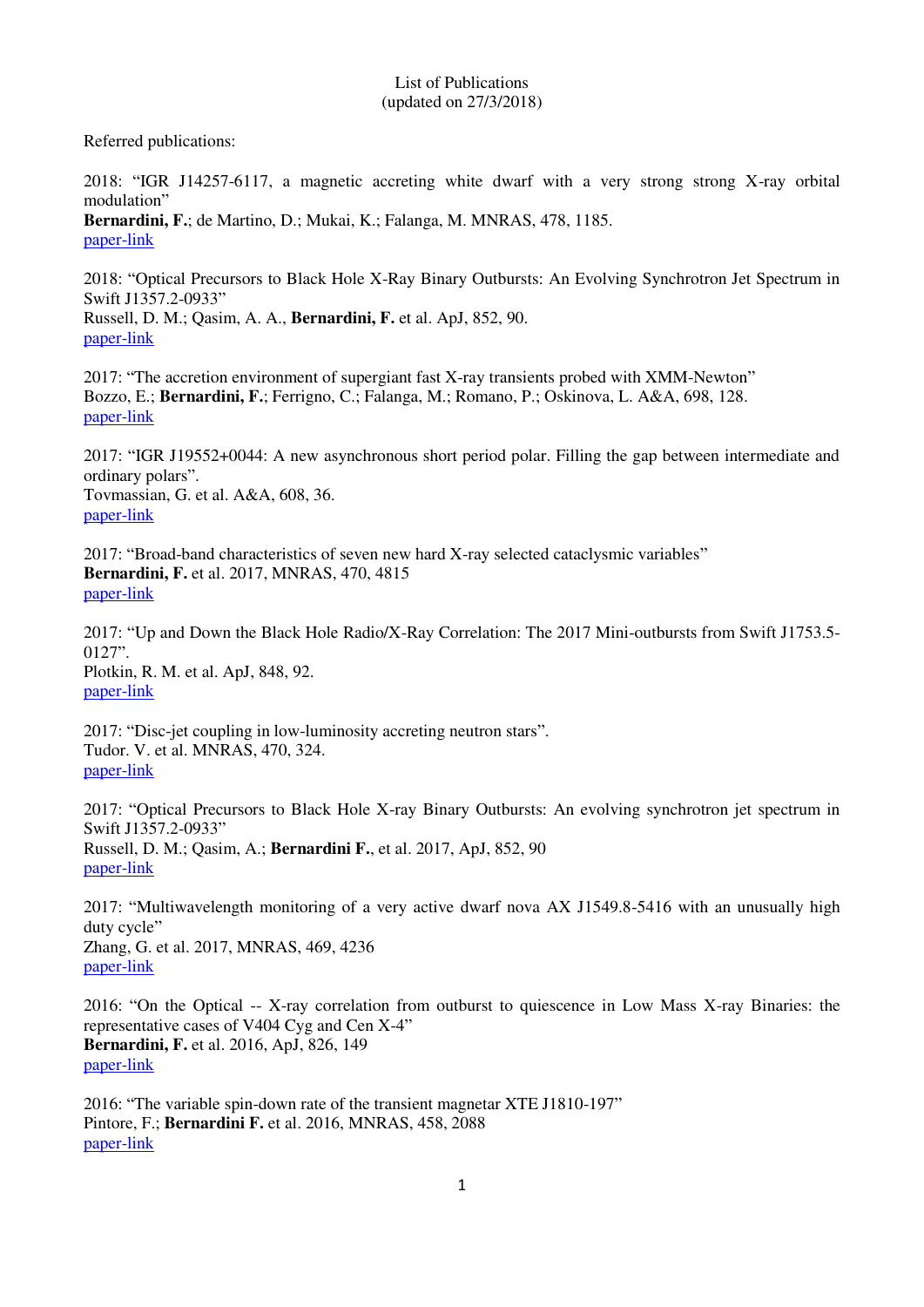2016: "Events leading up to the 2015 June Outburst of V404 Cyg" **Bernardini, F.**; et al. 2016, ApJ, 818, L5 [paper-link](http://iopscience.iop.org/article/10.3847/2041-8205/818/1/L5/pdf)

2015: "Swift J0525.6+2416 and IGR J04571+4527: two new hard X-ray-selected magnetic cataclysmic variables identified with XMM-Newton" **Bernardini, F.** et al. 2015, MNRAS, 453, 3100 [paper-link](http://mnras.oxfordjournals.org/content/453/3/3100.full.pdf)

2015: "A Connection between Plasma Conditions near Black Hole Event Horizons and Outflow Properties" Koljonen, K.I.I. et al. 2015, ApJ, 814, 139 [paper-link](http://iopscience.iop.org/article/10.1088/0004-637X/814/2/139/meta)

2015: "Unambiguous Detection of Reflection in Magnetic Cataclysmic Variables: Joint NuSTAR-XMM-Newton Observations of Three Intermediate Polars" Mukai, K.; Rana, V.; **Bernardini, F.**; de Martino, D., 2015, ApJ, 807, L30 [paper-link](http://adsabs.harvard.edu/abs/2015ApJ...807L..30M)

2015: "Investigating variability of quiescent neutron stars in the globular clusters NGC 6440 and Terzan 5" Walsh, A. R.; Cackett, E. M.; **Bernardini, F.**, MNRAS, 2015, 449, 1238 [paper-link](http://mnras.oxfordjournals.org/content/449/2/1238.full.pdf)

2015: "Supergiant fast X-ray transients as an under-luminous class of supergiant X-ray binaries" Bozzo, E.; Romano, P.; Ducci, L.; **Bernardini, F.**; Falanaga, M., AdSpR, 55, 1255 [paper-link](http://adsabs.harvard.edu/abs/2015AdSpR..55.1255B)

2014: "Swift J2218.4+1925: a new hard-X-ray-selected polar observed with XMM-Newton" **Bernardini, F.** et al. 2014, MNRAS, 455, 1403 [paper-link](http://mnras.oxfordjournals.org/content/445/2/1403.full.pdf)

2014: "Multiwavelength search for counterparts of supersoft X-ray sources in M31" Chiosi, R.; Orio, M.; **Bernardini, F.**; Henze, M.; Jamialahmadi, N., 2014, MNRAS, 443, 1821 [paper-link](http://mnras.oxfordjournals.org/content/443/2/1821.full.pdf)

2014: "Characterizing the quiescent X-ray variability of the black hole low mass x-ray binary V404 Cyg" **Bernardini, F.**; Cackett, E.M., 2014, MNRAS, 439, 2771 [paper-link](http://mnras.oxfordjournals.org/content/439/3/2771.full.pdf)

2013: "Daily multiwavelength Swift monitoring of the neutron star low-mass X-ray binary Cen X-4: evidence for accretion and reprocessing during quiescence" **Bernardini, F.** et al. 2013, MNRAS, 436, 2465 [paper-link](http://mnras.oxfordjournals.org/content/436/3/2465.full.pdf)

2013: "On the nature of the hard X-ray sources SWIFT J1907.3-2050, IGR J12123-5802 and IGR J19552+0044" **Bernardini, F.** et al. 2013, MNRAS, 435, 2822 [paper-link](http://mnras.oxfordjournals.org/content/435/4/2822.full.pdf)

2012: "Characterization of new hard X-ray cataclysmic variables" **Bernardini, F.** et al. 2012, A&A 542, A22 [paper-link](http://www.aanda.org/articles/aa/pdf/2012/06/aa19233-12.pdf)

2011: "Emission Geometry, Radiation Pattern, and Magnetic Topology of the Magnetar XTE J1810-197 in its Quiescent State" **Bernardini, F.** et al. 2011, MNRAS, 418, 638 [paper-link](http://mnras.oxfordjournals.org/content/418/1/638.full.pdf)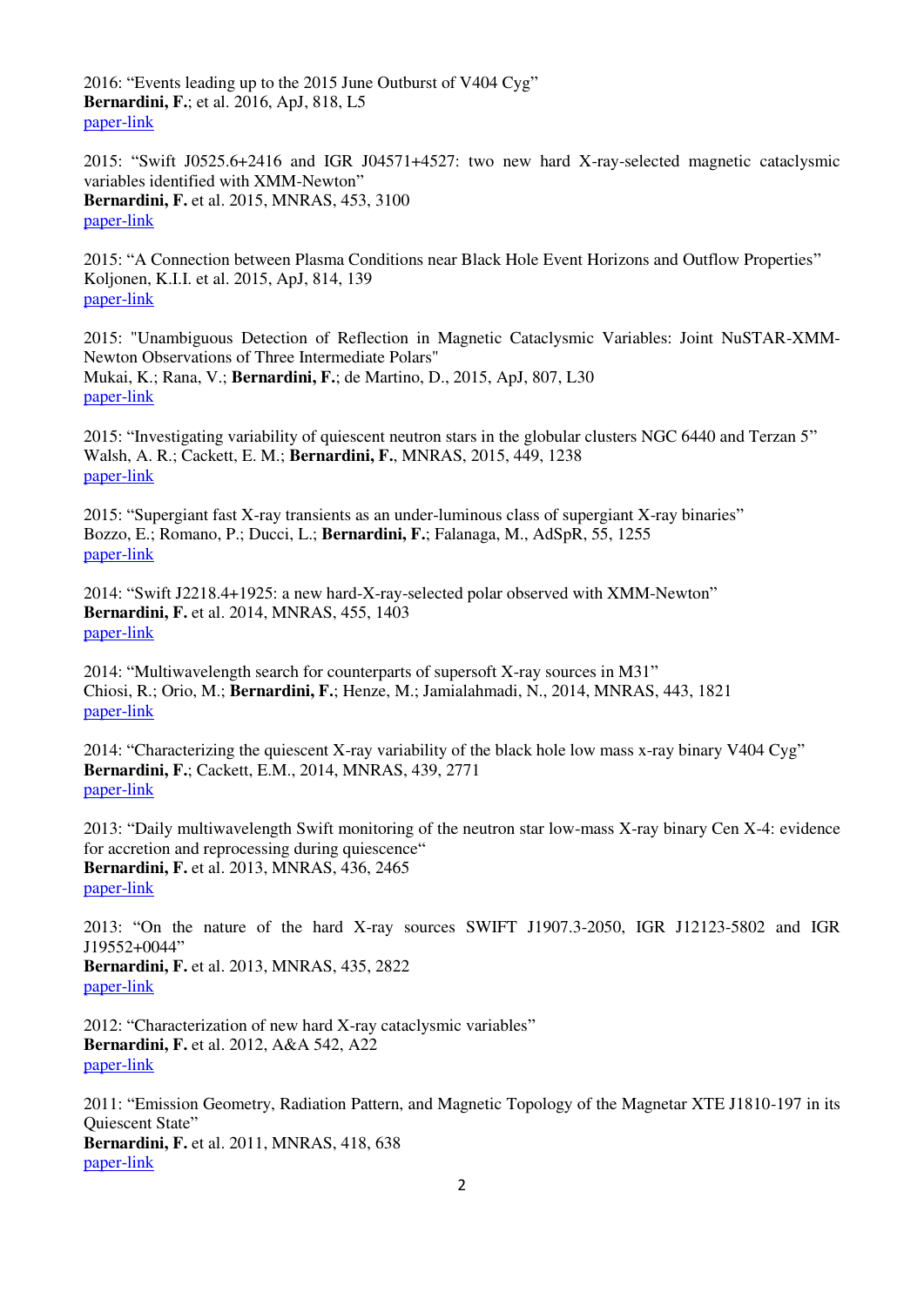2011: "Multi-instrument X-ray monitoring of the January 2009 outburst from the recurrent magnetar candidate 1E 1547-5408" **Bernardini, F.** et al. 2011, A&A, 529, A19 [paper-link](http://www.aanda.org/articles/aa/pdf/2011/05/aa16197-10.pdf)

2010: "The Dust-scattering X-ray Rings of the Anomalous X-ray Pulsar 1E 1547.0-5408" Tiengo, A. et al., 2010, ApJ, 710, 227 [paper-link](http://iopscience.iop.org/article/10.1088/0004-637X/710/1/227/pdf)

2009: "From outburst to quiescence: the decay of the transient Anomalous X-ray Pulsar XTE J1810-197" **Bernardini, F.** et al. 2009, A&A, 498, 195 [paper-link](http://www.aanda.org/articles/aa/pdf/2009/16/aa10779-08.pdf)

2009: "The first outburst of the new magnetar candidate SGR0501+4516" Rea N. et al., 2009, MNRAS, 396, 2419 [paper-link](http://mnras.oxfordjournals.org/content/396/4/2419.full.pdf)

2009: "The supergiant fast X-ray transient IGRJ18483-0311 in quiescence: XMM-Newton, Swift and Chandra observations" Giunta, A.; Bozzo, E.; **Bernardini, F.**; Israel, G.; Stella, L.; Falanga, M.; Campana, S.; Bazzano, A.; Dean, A. J.; Mendez, M., 2009, MNRAS, 399, 744 [paper-link](http://mnras.oxfordjournals.org/content/399/2/744.full.pdf)

Non-referred publications:

2017: "The black hole candidate Swift J1753.5-0127 is back in quiescence" Zhang, G.; Russell, D. M.; **Bernardini F.**, et al. 2017, Atel 10562 [paper-link](http://www.astronomerstelegram.org/?read=10562)

2017: "The optical flux of Swift J1753.5-0127 strikes back" **Bernardini, F.** et al., 2017, Atel 10325 [paper-link](http://www.astronomerstelegram.org/?read=10325)

2016: "V404 Cyg was in optical quiescence from mid October to mid December **Bernardini, F.**; Russell, D. M.; Lewis, F., 2016, Atel 8515 [paper-link](http://www.astronomerstelegram.org/?read=8515)

2015: "Faint optical precursor to the 2015 outburst of the black hole binary V404 Cyg" **Bernardini, F.**; Russell, D. M.; Lewis, F., 2015, Atel 7761 [paper-link](http://www.astronomerstelegram.org/?read=7761)

2015: "GX 339-4 is still in the soft state" **Bernardini, F.**; Russell, D. M.; Lewis, F., 2015, Atel 7434 [paper-link](http://www.astronomerstelegram.org/?read=7434)

2015: "Dissecting accretion and outflows in accreting white dwarf binaries" de Martino, D.; Sala, G.; Balman, S.; **Bernardini, F.** et al., 2015, arXiv150102767D [paper-link](http://arxiv.org/pdf/1501.02767v1.pdf)

2014: "X-ray properties of hard X-ray Cataclysmic Variables" de Martino, D.; **Bernardini, F.**; Mukai, K. and Falanga, M., 2014 [paper-link](http://www.cosmos.esa.int/documents/332006/744654/DdeMartino_t.pdf)

2014: "The tormented quiescence of the low mass X-ray binaries Cen X-4 and V404 Cyg" **Bernardini, F.** & Cackett, E., 2014, "The X-ray Universe 2014", Dublin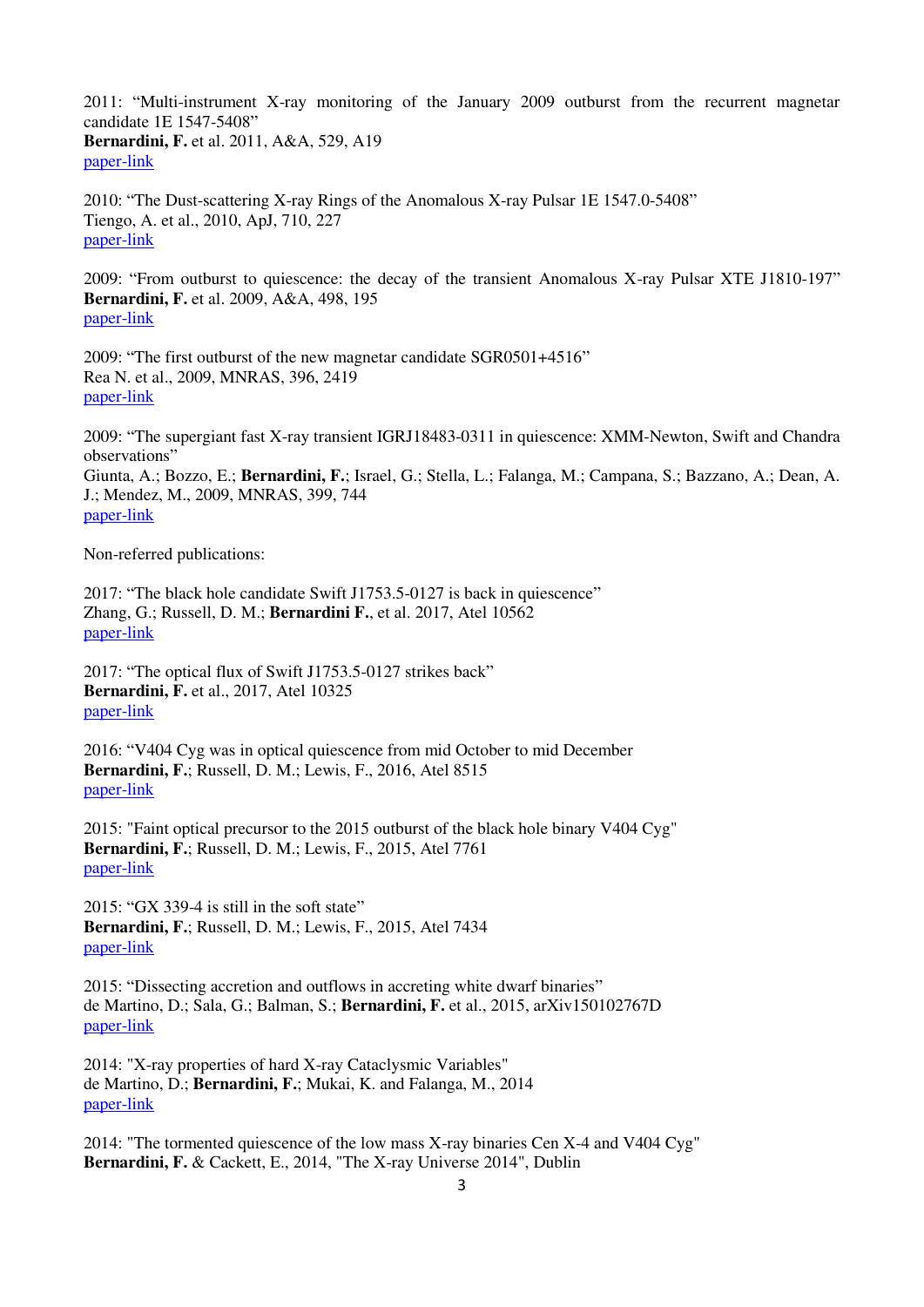## [paper-link](http://www.cosmos.esa.int/documents/332006/744654/FBernardini_t.pdf)

2014: "Long-term soft X-ray characterization of Supergiant Fast X-ray Transients: the cumulative luminosity distributions" Bozzo, E.; Romano, P.; Ducci, L.; **Bernardini, F.**; Falanga, M., 2014, arXiv1412.4699B [paper-link](http://arxiv.org/pdf/1412.4699v1.pdf)

2014: "The Large Observatory for x-ray timing" Feroci, M. and 336 coauthors, 2014, SPIE, 9144 [paper-link](http://proceedings.spiedigitallibrary.org/proceeding.aspx?articleid=1893955)

2014: "Optical monitoring of the M31 field object iPTF14gnj" Bognar, K. et al., 2014, ATel 6705 [paper-link](http://www.astronomerstelegram.org/?read=6705)

2014: "X-ray and UV correlation in the quiescent emission of Cen X-4, evidence of accretion and reprocessing"

**Bernardini, F.** et al. 2014, Proc. Int. Conf. "Physics at the Magnetospheric Boundary", Geneva, Switzerland, EPJWC 6406007B [paper-link](http://www.epj-conferences.org/articles/epjconf/pdf/2014/01/epjconf_mag2013_06007.pdf)

2013: "Characterization of New Hard X-ray Cataclysmic Variables" **Bernardini, F.**, 2013, "American Astronomical Society, HEAD meeting #13" [paper-link](http://articles.adsabs.harvard.edu/cgi-bin/get_file?pdfs/HEAD./0013/2013HEAD...1312604B.pdf)

2011: "Observations of SGR and AXP with Swift. Magnetar outbursts and Flares in the Swift era: Israel, G.; Romano, P.; Mangano, V.; **Bernardini, F.** et al. 2011, 2011sssf.confE..32I, "Swift and the Surprising Sky: The First Seven Years of Swift" [paper-link](http://www.brera.inaf.it/docM/OAB/Research/SWIFT/Swift7/Presentations/Israel.pdf)

2008: "Transient Phenomena in Anomalous X-ray Pulsars" Israel, G.L., **Bernardini, F.**, Burgay, M., et al. 2008, "40 Years of Pulsars: Millisecond Pulsars, Magnetars and More, AIPC, 983, 244" [paper-link](http://scitation.aip.org/docserver/fulltext/aip/proceeding/aipcp/983/10.1063/1.2900152/1.2900152.pdf?expires=1432486836&id=id&accname=2108410&checksum=F30E9982EFD65D3366C6EB81A72BDFF7)

## **Attended Workshop, Conferences, and invited talks**

• 2018: Finnish Center for Astronomy with ESO, Finalnd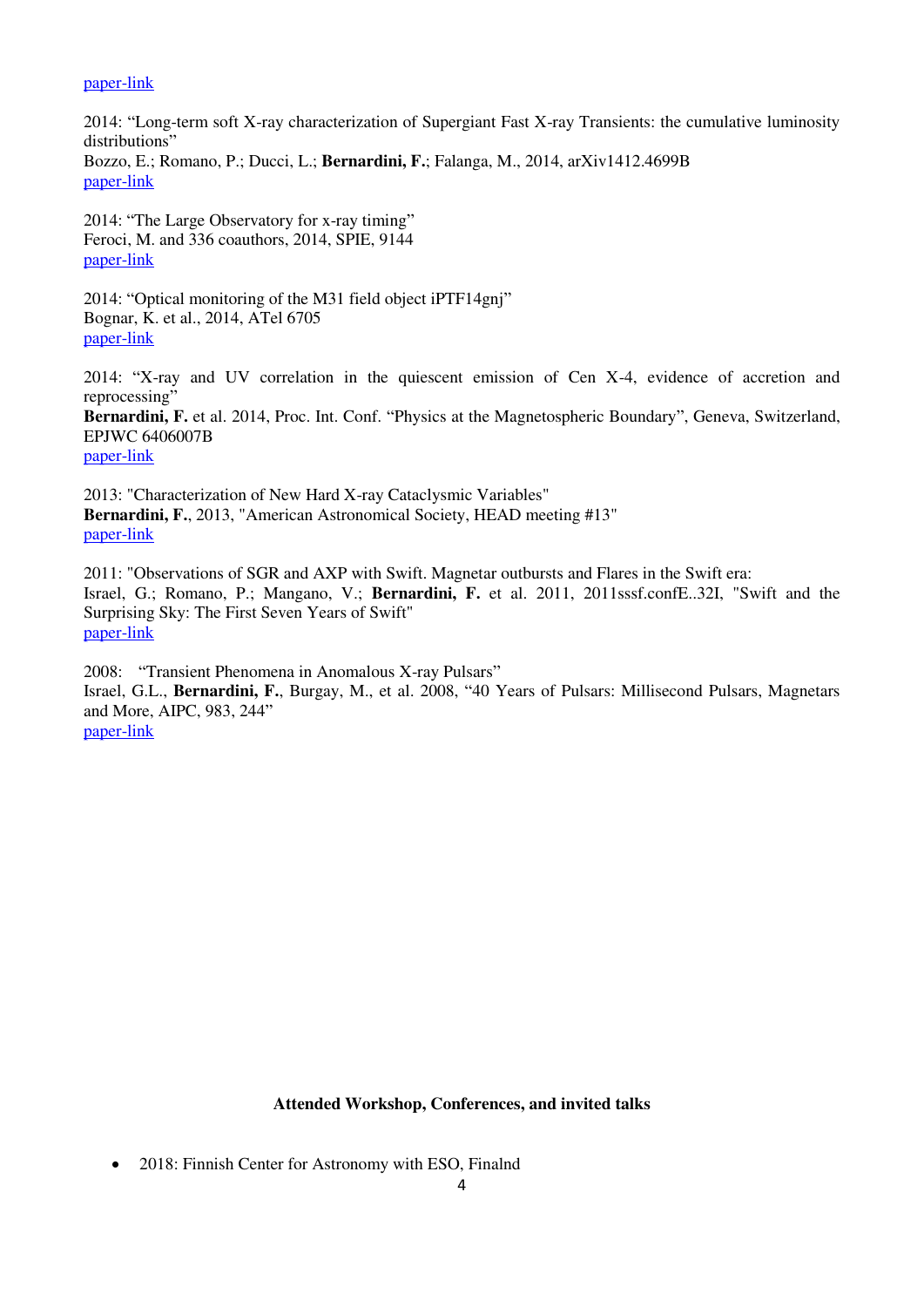Invited speaker: A review on compact objects from an observational prospective.

• 2018: CNOC X, Padova.

Invited speaker: A Census of Hard X-ray Selected Magnetic CVs.

• 2017: FTAPS2017, University of Sharjah, UAE

Oral contribution: Optical—X-ray correlation studies in Low Mass X-ray Binaries

2017: Black Hole Accretion and Jets, Kathmandu, Nepal

Oral contribution: On the optical-X-ray correlation from outburst to quiescence in Low-mass X-ray binaries: the cases of V404 Cyg and Cen X-4

Poster contribution: Events leading up to the 2015 June Outburst of V404 Cyg

• 2016: Exploring the X-ray transient and variable sky, Pavia, Italy Oral contribution: The Faulkes Low-Mass X-ray binaries monitoring project and the 2015 June Outburst of V404 Cyg

• 2016: IUCAA, Pune, India.

Invited speaker: Events leading up to the 2015 June Outburst of V404 Cyg

• 2015: IX CNOC (National Congress on Compact Object), Roma, Italy Oral contribution: On the Optical- X-ray correlation from outburst to quiescence in Low Mass X-ray Binaries

• 2015: The Extremes of Black Hole accretion, Madrid, Spain

Poster Contribution: On the Optical- X-ray correlation from outburst to quiescence in Low Mass X-ray **Binaries** 

• 2014: The X-ray Universe 2014, Dublin, Ireland

Oral contribution: The tormented quiescence of the low mass X-ray binaries Cen X-4 and V404 Cyg

• 2014: The structure and signals of Neutron Stars, from Birth to Death, Florence, Italy Oral contribution: The tormented quiescence of the low mass X-ray binary Cen X-4

• 2013: VIII CNOC, Ferrara, Italy

Invited Speaker: X-ray properties of Hard X-ray CVs

• 2013: University of Michigan, USA

Invited Speaker: The tormented quiescence of the low mass X-ray binaries Cen X-4 and V404 Cyg

• 2013: Physics at the Magnetospheric Boundary, Geneva, Switzerland

Poster Contribution: Daily broadband monitoring of the neutron star low mass X-ray binary Cen X-4: evidence for accretion and reprocessing during quiescence

 2013: American Astronomical Society, HEAD 13th Meeting. Monterey, California, USA Poster Contribution: Characterization of new hard X-ray Cataclysmic Variables

• 2013: Compact Objects in Michigan: 1st Meeting Invited Speaker: The neutron star low mass X-ray binary Cen X-4: learning from quiescent variability

 2011: National congress on high-energy astrophysics data analysis, Palermo, Italy Invited Speaker: Characterization of hard X-ray sources: a census of Magnetic CVs

 2009: International Astronomical Union (IAU) XXVII General Assembly, Rio de Janeiro, Brazil Poster Contribution: From outburst to quiescence: the decay of the transient magnetar XTEJ 1810-197